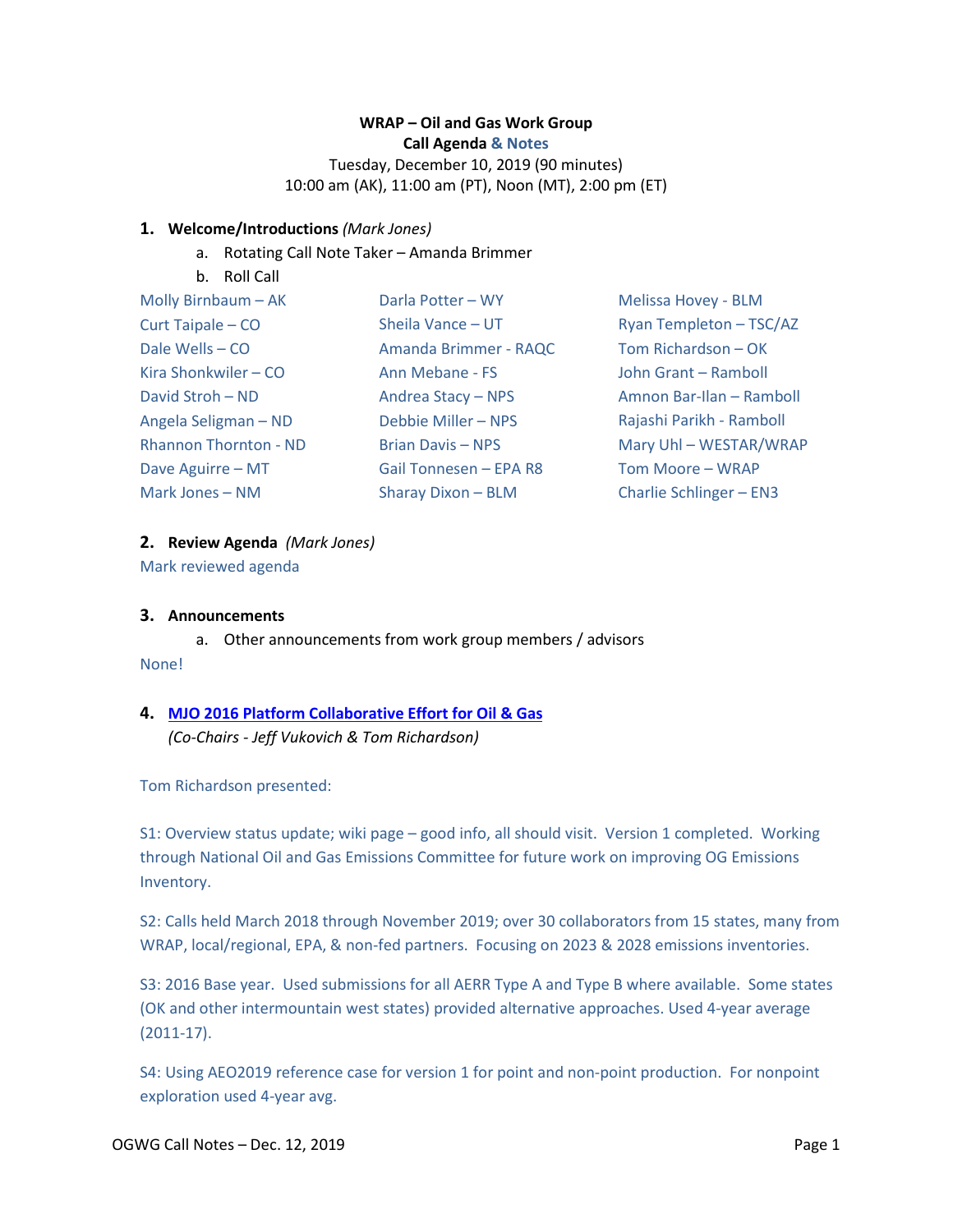S5: 2014 showed a drop in crude oil and prices, but has since come back up. Including 2014 data may be overly conservative.

S6: State production data along with 2016 emission from v1. Oil and NG. QA graphic helps some states that may be concerned with missing sources.

S7: Non-point NOx emissions. See areas of extensive O&G.

S9: Crude oil and NG production growth factors – big in Permian, southwest NM, and other areas of projected future growth. May change based on macro-economics and may want to change in a later version.

S10: Shows difference (% change) between baseline 2016 and future 2028. Trend is expected to continue to follow where we are seeing additional exploration.

S11: WRAP states have worked really hard on oil and gas emissions inventory for version 1.1. Sill ongoing efforts to improve inventory. This work should be the gold standard/default. Working on comparisons of modeling platforms. Currently work on OG committee to look at capture efficiency and embraced a census default approach. And looking at missing sources; top down v bottom up. Should keep eye on exploration activity. 2014 is starting to look like it does not reflect current trends. Especially concerned with the decline curves in first year of production. To keep production constant, going to need to continue to drill.

S12/13: links to resources - send any comments to Tom Richardson [\(Tom.Richardson@deq.ok.gov\)](mailto:Tom.Richardson@deq.ok.gov) or Jeff Vukovich [\(Vukovich.Jeffrey@epa.gov\)](mailto:Vukovich.Jeffrey@epa.gov).

S14: work finished for now. Future work is being done through the National Oil and Gas Emissions Committee (meets  $2<sup>nd</sup>$  Thursday of the month – 2:00p Eastern time – email Michael Ege [\(michael.ege@tceq.texas.gov\)](mailto:michael.ege@tceq.texas.gov) to get on list.)

Q: On slide 11, regarding future platform, any idea when anti. Timeframe is for that? A: Not sure, but think it's pretty close and most all concerns have been resolved or are close to being resolved.

Q: On slide 10, are these plots from Lake Michigan Air Directors Consortium (LADCO) viewer? A: Not sure. But I would like to see if I can replicate using the LADCO view.

Q: On slide 10, I'm interested if (see increases in some counties); what does gray mean? Not listed in scale.

A: Good question. Have to ask Jeff. May just be reported 0's.

 $Q/C$ : - Maybe we can work on these maps between v1 and v1.1

- **5. [OGWG Road Map](https://www.wrapair2.org/pdf/WRAP%20OGWG%20OGEI_status_Dec2019a.pdf) Phase II** *(John Grant & Amnon Bar-Ilan – Ramboll Environ)*
	- a. Task 2 Forecast Scenarios 2 & 3 (OTB & OTW controls)
	- b. Task 3 Forecast Scenarios (Additional Reasonable controls)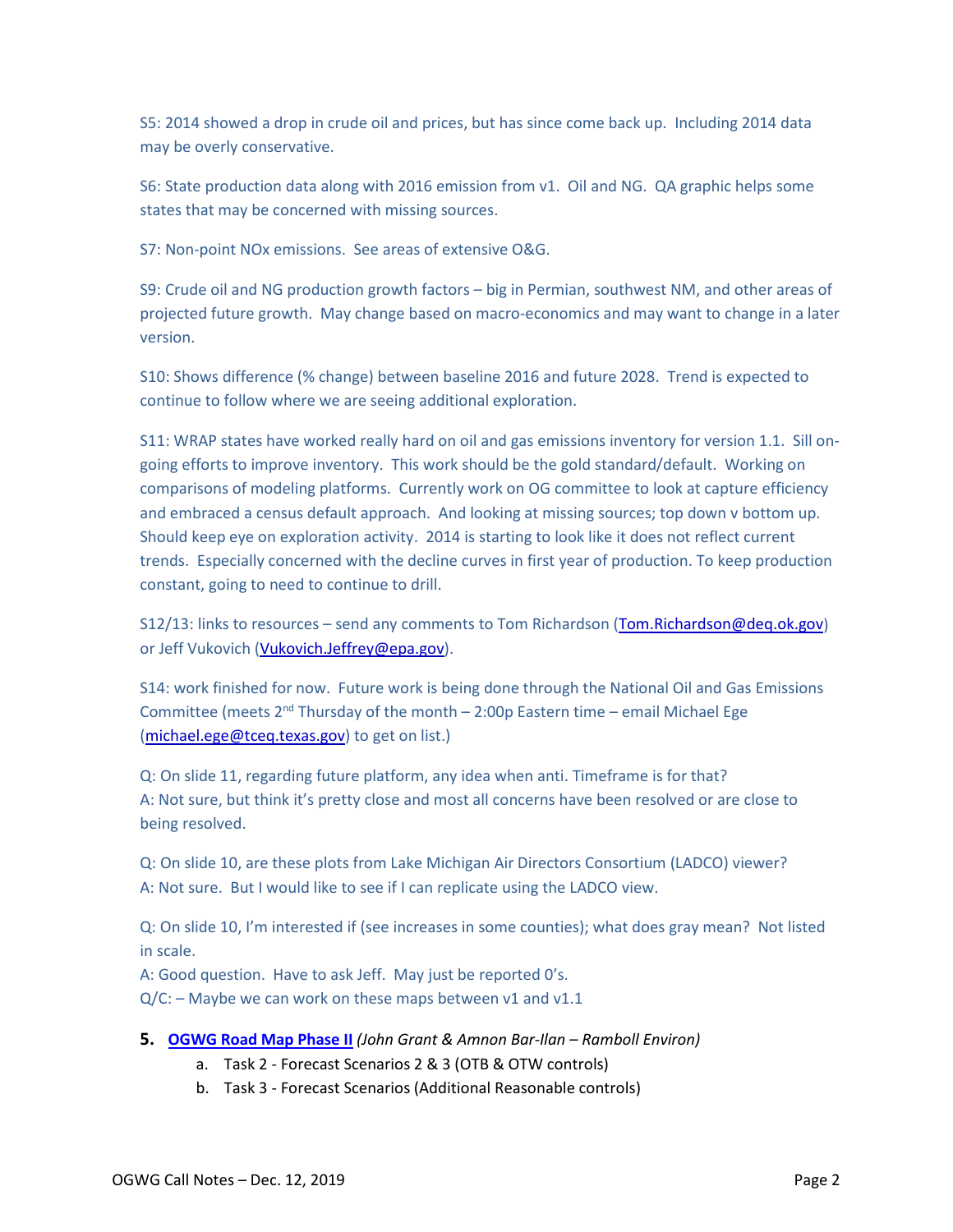- c. Task 4 Agency Program Review
	- i. Agency Outreach (*Darla Potter*)
- d. Status, Schedule, & Looking Ahead

## John Grant presented:

S3: Baseline EI is complete! Presented same slide at previous meeting. If like to see final products, linked and available on **OGWG website**.

S4: Go over future on the books (OTB) and on the way (OTW) Emissions Inventories. Also posted on OGWG webpage. Continuation of historical trends. Will be used in RH modeling and also integrated into the EPA new modeling platform.

S5: Next part of work is the emissions inventory to be developed for additional future scenarios. (scenario 2 and 3).

- Low scenario will be estimating reduced legacy well activity (vertical wells retired faster than in the medium scenario).
- High scenario will be estimating increased activity from horizontal wells. Legacy kept unchanged from medium scenario.

Draft memo and spreadsheets in mid-Dec. No additional controls analysis.

S6: additional reasonable controls – documenting methodology in a memo explaining how emissions controls can be estimated by agencies on future year emissions inventory. Goal to provide agencies with a template to determine emissions control levels including 4-statutory factors and emissions efficiencies which are helpful for this analysis. Did provide an outline to the project management team (PMT) which provided input to Ramboll on Nov. call. Ramboll will finalize memo in Dec. and will request input in Dec. and Jan.

## S7: Summary of O&G reg. emissions controls programs.

Handed over to Darla (OGWG co-chair): Many of you have received emails from us on requesting input. We discussed this task with Ramboll and PMT. Approach utilized is the one determined by the PMT to be most affected. On Nov. 18 emailed states, local, tribal, & BLM members and advisors. Doing in the manner because regulatory agencies know know their program best. While doing direct outreach to members and advisors, to provided updated narratives and spreadsheets. PMT also discussed, for the state agencies, not only reach out to OG members, but also reach out to air directors/administrators of each of the respective states. Mary Uhl sent out email to WESTAR council letting theme know about it and to coordinate with state agencies to participate. Reminder email sent today. Kudos to the state of ND for already submitting. Thank you!!! Beyond the aspect of request for input is we don't believe there is a one size fits all format to narrative. It is up to each agency to determine what format best describes your agency related to oil and gas. Please feel free as you work through this process,